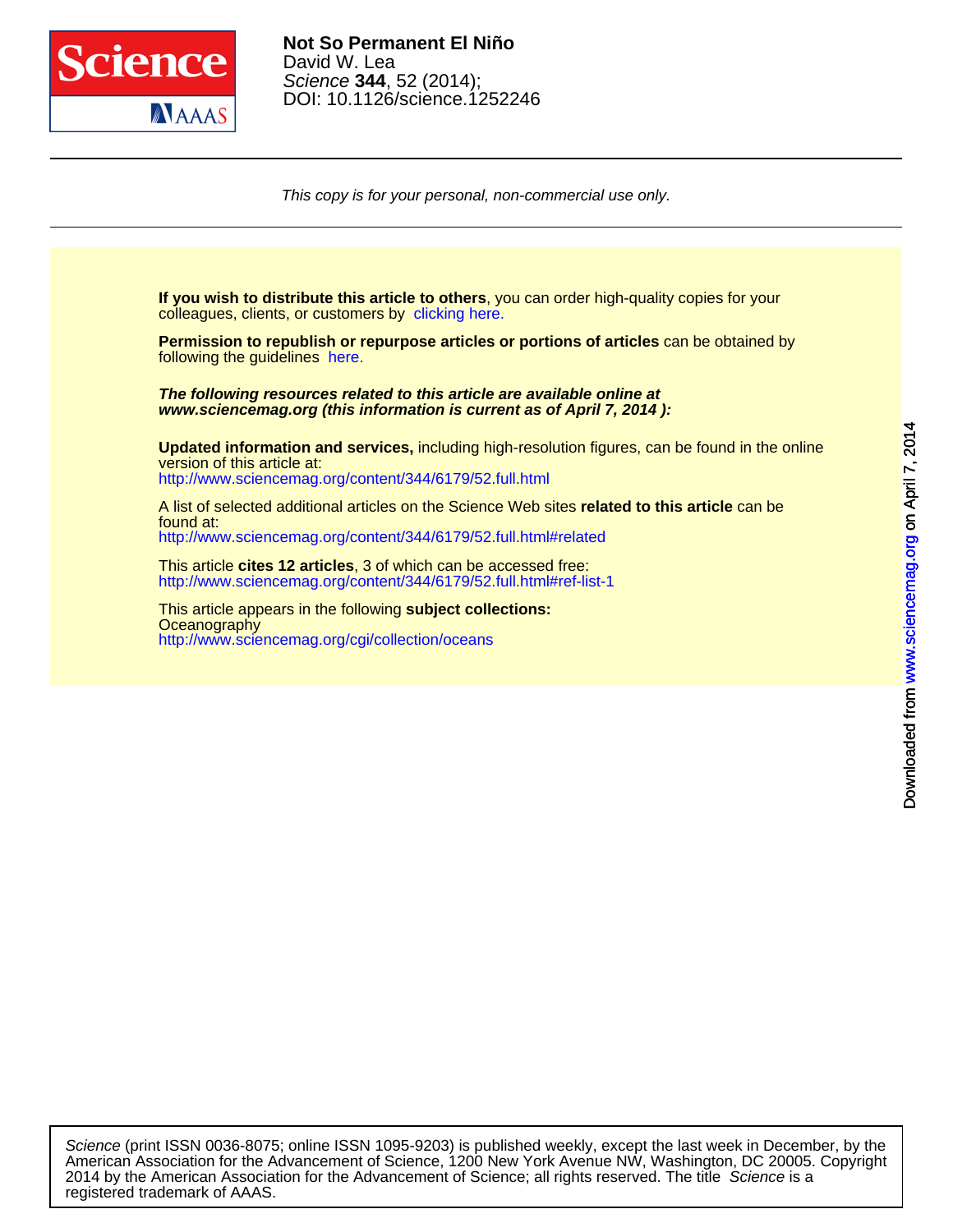crust when compared with cooler mantle (see the figure). Hotter mantle also produces compositionally different lavas because it melts more, and seismic waves slow down when traversing hotter mantle. The seismic properties of the mantle beneath the ridge, the composition of the erupted lava, and the morphology of the ridge axis thus provide three independent sensors of mantle temperature. By compiling global-scale data sets, enabled through modern geoinformatics efforts  $(4, 5)$ , Dalton *et al*. show that the parameters of axial depth, lava composition, and seismic wave velocity covary globally, as expected from variations in mantle temperature.

Yet, temperature is not the only factor that controls the physical and chemical attributes of mid-ocean ridges. Other recent assessments of global-scale data sets have challenged a primary role for temperature variations (6). By taking different approaches to constraining axial depth and correcting lava compositions for the effects of crystallization within the crust, such studies argue that variations in mantle composition are the main control on axial depth and lava chemistry, with minor temperature variations (<50°C) (6).

By including the mantle seismic properties in their analysis, Dalton *et al*. suggest that temperature is indeed the primary factor. Higher mantle temperatures are expected to produce shallower ridge axes, lavas with lower sodium concentrations, and lower seismic wave speeds. How mantle composition relates to axial depth, lava composition, and seismic velocity, on the other hand, depends

on how it is defined. For example, in (6) and  $(1)$ , the mantle composition may vary globally as a function of how much it has melted previously, which influences its density and the composition and volume of magma it produces when melted but does not appreciably influence the speed of seismic waves that travel through it.

A key role, however, remains for mantle composition to determine the physical and chemical attributes of global mid-ocean ridges, because we know Earth's upper mantle is chemically heterogeneous. Compositionally distinct crustal materials from Earth's near-surface environment, such as marine sediments and oceanic crust, have been returned to the mantle through the subduction of tectonic plates at ocean trenches, enriching the mantle in elements such as volatiles (for example,  $H_2O$  and  $CO_2$ ) that may influence mantle properties. The water content of the mantle affects the seismic velocities ( *7*), as well as affecting the amount and composition of the crust produced by melting  $(8)$ . A wetter mantle yields lower seismic velocities, thicker crust, and shallower ridge axes, similar to the effects of higher mantle temperature, but lava composition would define trends orthogonal to those found by Dalton *et al*. Similarly, trace quantities of carbon in the mantle could drive small amounts of melting at great depth beneath mid-ocean ridges (9), which may also influence seismic velocities and lava composition.

To what extent do water, carbon, and other compositional factors vary in Earth's mantle,

and over what length scales? How are these variations expressed in the physical and chemical structure of modern mid-ocean ridges and the oceanic crust? Two potential paths forward involve global and local scale studies of the ridge system. Progress in constraining globalscale variations of  $H_2O$  and  $CO_2$  in mid-ocean ridge lavas, and their mantle sources, lags behind our understanding of other elements. As global data sets and models of volatile element distribution develop, we may more fully resolve the competing effects of temperature and composition on global-scale geophysical and geochemical characteristics of spreading ridges. Smaller length scales of compositional heterogeneity in the mantle may also be poorly resolved by globally averaged data sets ( *10*), requiring focused, local studies of the ridge system to access smaller-scale features.

#### References

- 1. C. A. Dalton, C. H. Langmuir, A. Gale, *Science* 344, 80 (2014).
- 2. A. Gale, C. A. Dalton, C. H. Langmuir, Y. Su, J.-G. Schilling, *Geochem. Geophys. Geosyst.* 14, 489 (2013).
- 3. C. H. Langmuir, E. M. Klein, T. Plank, *Geophys. Monogr.* 71, 183 (1992).
- 4. K. Lehnert, Y. Su, C. H. Langmuir, B. Sarbas, U. Nohl, *Geochem. Geophys. Geosyst.* 1, 1 (2000).
- 5. W. B. F. Ryan *et al*., *Geochem. Geophys. Geosyst.* 10, Q03014 (2009).
- 6. Y. Niu, M. J. O'Hara, *J. Pet.* 49, 633 (2008).
- 7. S.-i. Karato, *Geophys. Monogr.* 138, 135 (2003).
- 8. P. D. Asimow, C. H. Langmuir, *Nature* 421, 815 (2003). 9. R. Dasgupta, M. M. Hirschmann, *Earth Planet. Sci. Lett.* 298, 1 (2010).
- 10. L. Stixrude, C. Lithgow-Bertelloni, *Annu. Rev. Earth Planet. Sci.* 40, 569 (2012).

10.1126/science.1252089

## **OCEANS**

# **Not So Permanent El Niño**

**David W. Lea**

**K** nowledge of the behavior of the tropical oceans under different climate conditions is important for understanding not only past climate change nowledge of the behavior of the tropical oceans under different climate conditions is important for but also present and future global warming, especially given the recent finding that the cool state of the equatorial Pacific might be the cause of the current global warming hiatus ( *1*). On page 84 of this issue, Zhang *et al*. evaluate the long-term evolution of tropical Pacific sea surface temperatures (SSTs) since 12 million years ago (2). They conclude that the equatorial Pacific was warmer

Department of Earth Science, University of California, Santa Barbara, CA 93109–9630, USA. E-mail: lea@geol.ucsb.edu

during the Pliocene (5.3 to 2.6 million years ago) and late Miocene (12.0 to 5.3 million years ago) than it is today and that the temperature difference between the eastern and western tropical Pacific that is a fundamental characteristic of today's ocean was present (although somewhat smaller than it is today) during these warmer time intervals.

This view of the past tropical Pacific is strikingly different from the picture that has dominated paleoclimate thinking since 2005, when Wara *et al.* (3) argued that the tropical Pacific during the Pliocene was very different from that of today. In the present climate, the tropical Pacific is dominated by a distinct zonal gradient, with cool temPaleoclimate data point to a warm tropical ocean with a clear east-west temperature gradient during the warm climates of the Pliocene and Miocene.

peratures in the east and warm temperatures in the west (see the figure, panel A). Wara *et al*. reported Mg/Ca data showing that this gradient was nearly absent during the warmer climate of the Pliocene (see the figure, panel B). Because the equatorial zonal gradient slackens during El Niño events, the researchers called the Pliocene configuration a "permanent El Niño–like condition."

Since then, scientists have sought to understand the cause of the change, and in particular the observation that the Pliocene warm pool was no warmer than in preindustrial times, despite inferred higher atmospheric carbon dioxide concentrations in the Pliocene (4). Yet the warm pool is known

52 **4 APRIL 2014 VOL 344 SCIENCE** www.sciencemag.org